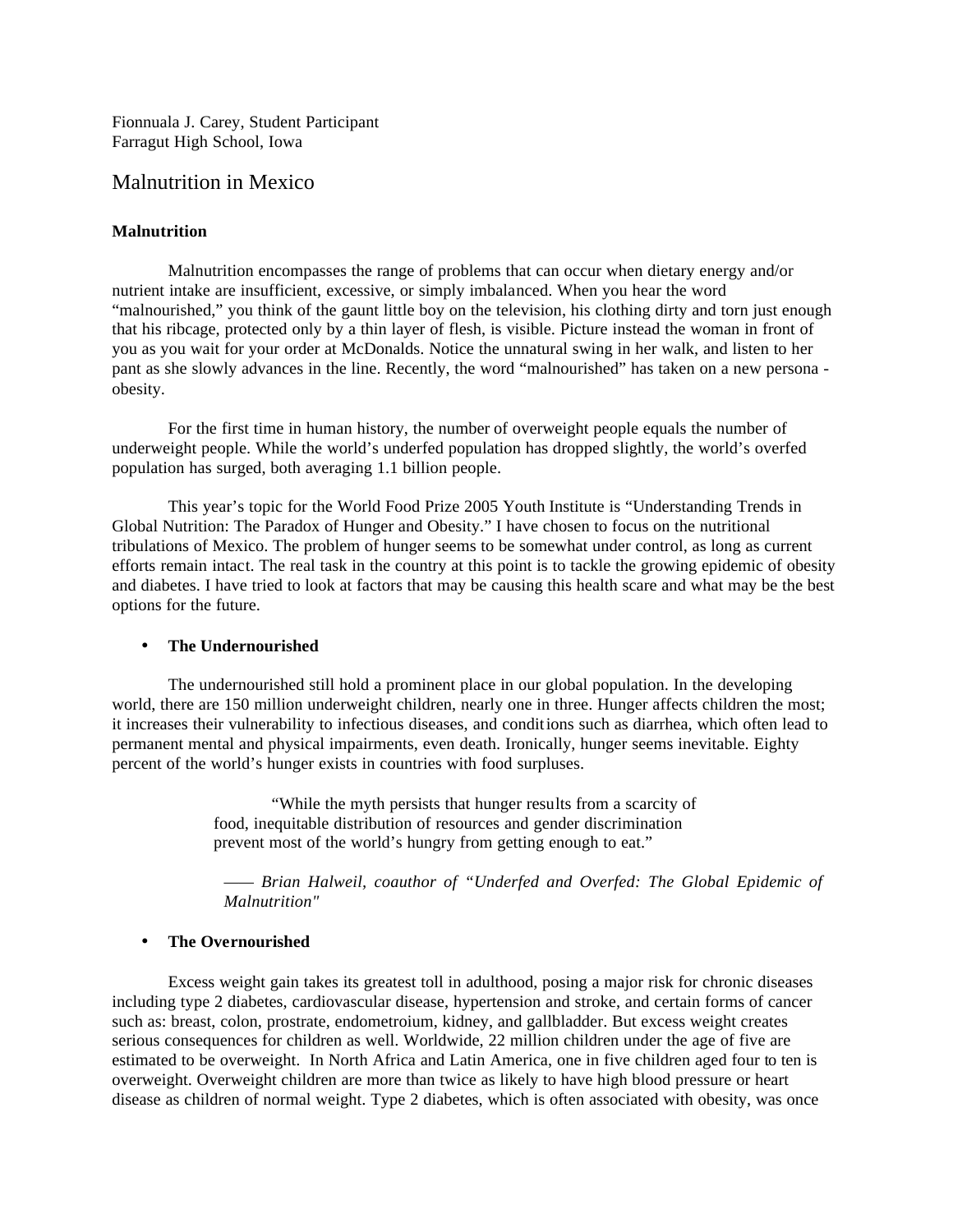known as adult-onset diabetes until it started afflicting so many children; it puts kids at risk for a range of disorders including: blindness, nerve damage, kidney failure, and cardiovascular disease.

Surprisingly, overweight and obesity are advancing rapidly in the developing world. Obesity related non-communicable chronic diseases (NCCD) now cause close to 60 percent of all deaths worldwide, and nearly 80 percent of these deaths occur in developing nations. The issue of obesity has not been given much attention in developing countries because of the more compelling problems associated with undernutrition. However, the consequences of obesity can be just as serious.

> "The hungry and overweight share high levels of sickness and disability, shortened life expectancies, and lower levels of productivity each of which is a drag on a country's development."

### *—— Gary Gardner, co-author of "Underfed and Overfed: The Global Epidemic of Malnutrition"*

Obesity and diet-related diseases are reaching epidemic levels in countries that are still struggling to eliminate hunger and poverty, creating a double health burden. The public health impact is huge: more than half of the world's disease burden, measured in "years of healthy life lost" is attributed to hunger, overeating, and widespread vitamin and mineral deficiencies. Obesity-related ailments alone afflict more than 115 million people in the developing world, and by 2030 these diseases, as a group, are projected to be the No. 1 killer of poor people around the world.

> "Sadly, it seems that we have somehow managed to bypass good health, moving from hunger to obesity in a single generation in many parts of the world."

*—— Marie Ruel, interim director of IFPRI's Food Consumption and Nutrition Division*

#### *Causes*

There are many factors other than genetic make-up that are causing the obesity epidemic. Global economic development, higher incomes, shifting diets, and a range of changes in work and leisure are just a few. These factors are what scientists refer to as the "nutrition transition." The transition reflects changes in society and in behavioral patterns of communities over recent decades.

As incomes rise and populations urbanize, sedentary jobs draw people to quick unhealthy foods. Even manual labor is less demanding due to the aid of machines. Farmers are now choosing to plant one cash crop instead of multiple crops that provided a balanced diet on their former subsistence farms. As more women work away from home, traditional patterns of food preparation are lost. Evolved to endure times of famine, people's preference of taste leads them to foods high in fat and sugar, but with a surplus of these foods, the calories add up.

In developing countries, the obesity epidemic is spreading even faster. Nutritionists in these countries used to believe that if people had enough energy in their diet, they would get enough vitamins, minerals, and other micronutrients. But by cheaply providing them with large quantities of food high in saturated fat, sodium, and added sugar, their calorie intake is sufficient, but they still lack nutrients that they would obtain from whole grains, fiber, fruits, and vegetables. These countries now have the double burden of undernutrition and obesity. Studies show that people who were undernourished in early life and then become obese in adulthood develop high blood pressure, heart disease, and diabetes at a younger age than those who were never undernourished.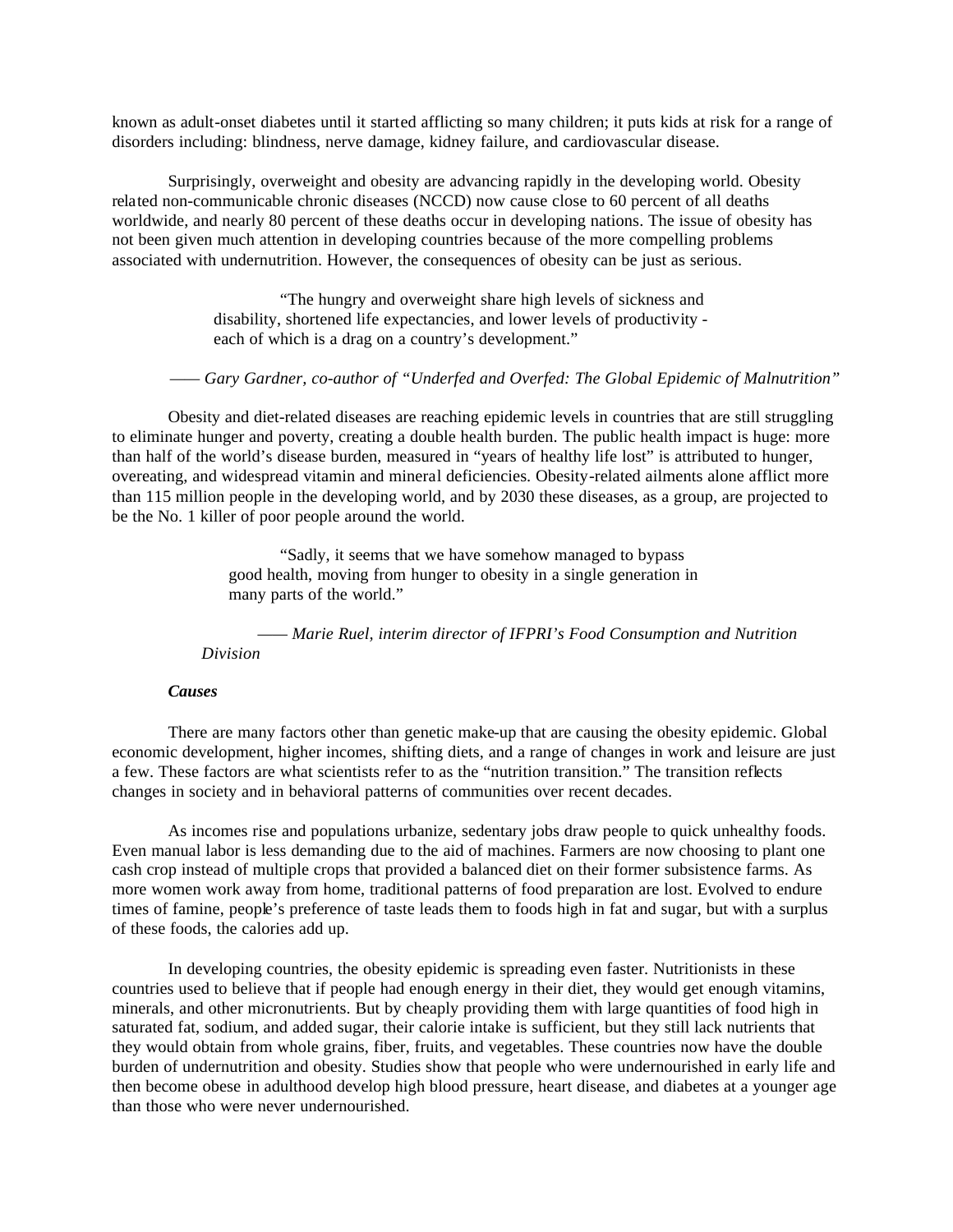### *Cost of Malnutrition*

A poor diet's impact on health creates a large economic price on a country by reducing the people's ability to work and by cutting into the scarce resources for healthcare. For nations who already have small economic and social resources, widespread epidemics caused by poor diet could be disastrous. The economic cost of obesity accounts for an estimated 6-8% of total health care expenses in developed countries. The economic impact is likely to be even higher in developing countries.

#### **Mexico**

As a country still battling undernourishment in large rural regions, most Mexicans are unaware of the obesity epidemic sweeping the country.

### • **The Undernourished**

About 10-12 percent of the Mexican population suffers from malnourishment. Research on micronutrient deficiencies revealed that iron deficiency is the most widespread in rural areas, followed by Vitamin A and Iodine deficiencies. Malnutrition is most prevalent in the southern rural areas where access to food rather than food availability is the problem. More than 80% of the malnourished live in rural areas and 80% of those living in rural areas are malnourished.

Fortunately, the percentage of Mexicans suffering from malnutrition has been decreasing. Infant mortality has also decreased. In 1930, 178 of every 1,000 babies did not live to their first birthday. In 2001, 24 of every 1,000 babies died in that same 12-month period. Diarrheal diseases, which used to be the leading cause of death in preschool aged children, have declined because of oral rehydration therapy, universal vaccination programs, and the "Clean Water Program." The most recent data shows a reduction in stunting, underweight, and wasting in children.

However, if they follow the example set by their neighbor to the north, obesity and obesityrelated disorders will reverse any health gains made in the reduction of malnutrition.

#### • **The Overnourished**

In a startlingly short time, Mexicans have become among the heaviest people on earth! The problem first officially surfaced in a 1999 government nutrition survey that found that the percentage of women considered obese had risen 160 percent between 1988 and 1999.

A health poll taken in 1999 found that 35 percent of women were overweight, 24 percent were technically obese, a combined figure of 59 percent. The combined figure for men was 55 percent. Only the United States has higher rates, with combined figures of over 60 percent. And the figures in Mexico seem to be rising; the combined figure of women 11 years previous to the study was only 33 percent.

The rate of childhood obesity, a phenomenon that barely existed 20 years ago, is soaring as well. A 2002 municipal government study in Mexico City found that 30 percent of elementary school children and 45 percent of adolescents were overweight or obese. The same study found that 81 percent of adults did no exercise.

## *The Nutrition Transition*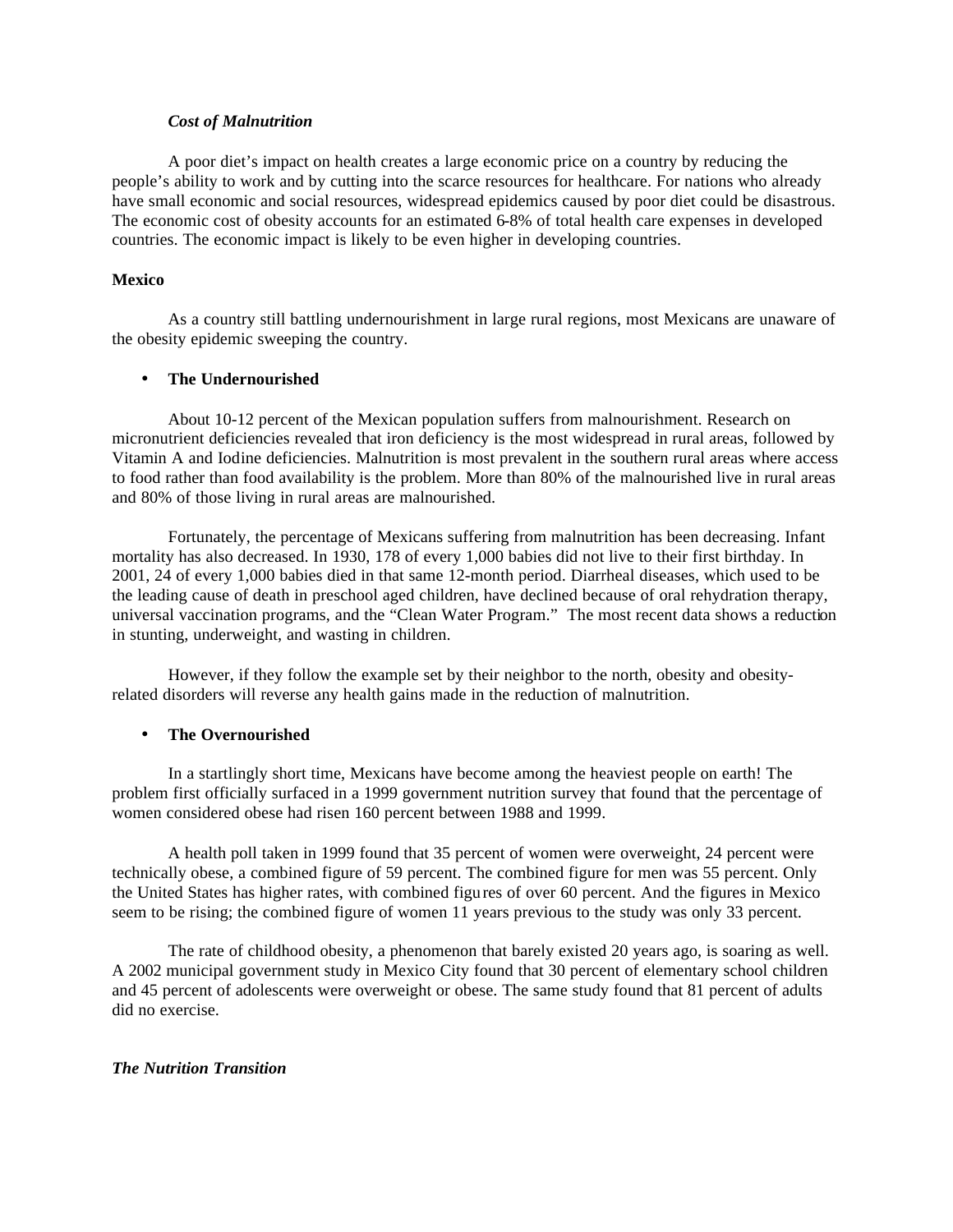Mexico along with other Latin American countries is going through a nutrition transition. The transition is characterized by a shift from high infectious disease mortality to high non-communicable chronic disease mortality.

### *Diabetes*

The transformation caused by obesity is most noticeable in the prevalence of diabetes. Mexico has the highest rates of diabetes in the world; 6.5 million out of a population of 100 million are diabetic, a national rate of 14.9 percent. Statistics show that the number of patients with diabetes grew seven times over the past 20 years. In 1968, diabetes placed  $35<sup>th</sup>$  in the leading causes of death in Mexico, it is now placed  $4^{\text{th}}$ .

The cost of caring for diabetic patients has grown to \$317 million annually; that is equivalent to 34 percent of the budget allocated for public health insurance in Mexico in 2005.

At an American Diabetes Association session in 2002, it was indicated that children of mothers who had diabetes during their pregnancy were much more likely to develop diabetes themselves. So if the onset of type 2 diabetes occurs prior to or during a woman's child-bearing years, then the incidence of diabetes would accelerate from one generation to the next.

#### *Causes*

There is no single explanation for the speed of the transition in Mexico; some nationalist groups blame the United States and the spread of fast-food chains in Mexico in the past decade, but the reality is much more complex. The transition has been associated with:

- **The rapid process of urbanization and economic growth**. As more people move to the cities, fast-food replaces home cooking, and regular daily exercise is lost. In Mexico City, pollution and crime have progressively driven people out of the parks and streets, so most now walk as little as possible.
- **Technological changes and innovations** that lead to reduced physical activity in the work place and in leisure.
- **Changes in food patterns and dietary intake** including increased consumption of energy dense processed foods. The traditional Mexican diet, based on corn and beans, and supplemented by fruits and vegetables and spare in meat and dairy products, has always been considered sound, but it has changed dramatically! Classic foods are vanishing, particularly beans. Even the staple corn tortilla is giving way to cheap white bread.

In a study of the Mexican diet conducted over 15 years, 4 elements were discovered that have changed substantially.

- Consumption of fruits and vegetables has declined 29 percent
- Consumption of milk derivatives has declined 26 percent
- Consumption of carbohydrates has increased 6.25 percent
- Consumption of soft drinks has increased 37 percent

Soft drinks may be a major cause of problems in Mexico, mainly diabetes. People who drink large amounts of soda are 80% more likely to get diabetes than those who drink less than 1 a month. Mexicans drink a lot of soda; they consume an average of 101 liters of cola drinks per person per year. In rural communities, soft drinks are widely available, while basic staples such as rice, milk, and meat are not.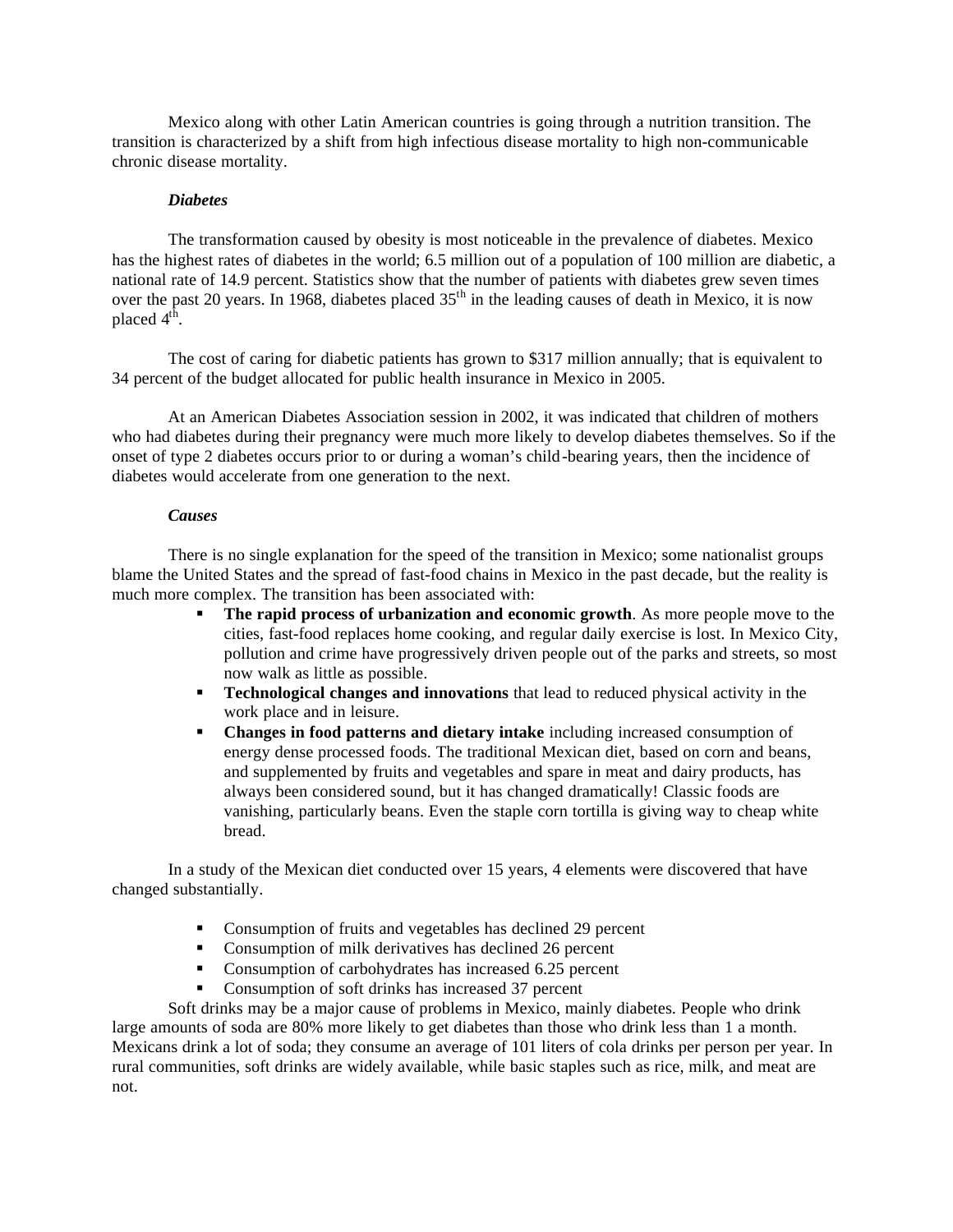"People still do not have much awareness of the importance of nutrition. They still think it's good to be fat."

*—— Dr Aldolfo Chavez, a researcher at the national nutrition institute.*

#### *Mexican-American Border*

One cause of obesity is evident when you look at the situation geographically. A study published by the Pan American Health Organization in 2004 showed that in the mostly Hispanic population that lives on either side of the Mexican-American border, rates of overweight, obesity, and diabetes are higher than national averages in both countries. 74 percent of men and 70 percent of women are either overweight or obese. Sixteen percent were diabetic compared to a 14.9 percent national rate in Mexico and the United States rate of 13.9 percent.

#### *Poverty*

A widespread misconception in developing countries is that obesity is a problem associated with wealthy populations. Most decision makers view obesity and non-communicable chronic disease as low priority health problems when compared to undernutrition or diseases associated with the poorest populations, but results show that the sum of overweight and obesity declines as socioeconomic conditions increase. In Mexico, overweight used to be a sign of wealth; it now often marks poverty. The increased availability of foods at lower prices mean the poor have access to cheap, convenient, and filling, if nutritionally-devoid food. While the elite can choose to adopt a healthy lifestyle, the poor have fewer food choices and more limited access to nutrition education.

Mexico is a large middle income country that has achieved important progress in many health outcomes; it has the largest Latin American income in terms of gross national product. But data on poverty and health in Mexico show that income distribution has generated a marked polarization and inequity between the poorest and wealthiest groups in the country. There is a high prevalence of poverty and malnutrition in the south and in the rural areas, and a high prevalence of overweight and obesity in the North and in urban areas.

Mexico has definite social classes. As of 2003, 3 percent of the population belonged in the upper class, and 7 percent lived in the upper-middle class. This richest 10 percent of the population held 42 percent of the nation's income in 1998. Twenty percent belong to the middle class, 50 percent to the working class-which is essentially synonymous to what the U.S. refers to as the working poor. And the bottom 20 percent of the population is in extreme poverty, that is, they do not have adequate shelter, clothing, diet, or health, and they are outside both the formal education and employment systems.

By combining the extreme poor and the lower percentage of the working class, an estimate of 44.7 million people in Mexico live in poverty, or about half of the population. 17.6 million of those are indigenous people.

#### *Mexican-Americans*

The Hispanic population is the  $2<sup>nd</sup>$  largest and fastest growing minority population in the U.S. In March 1993, the Hispanic population numbered approximately 22.8 million persons, or 8.9 percent of the total U.S population. Mexican-Americans accounted for 64.3 percent of the Hispanic population.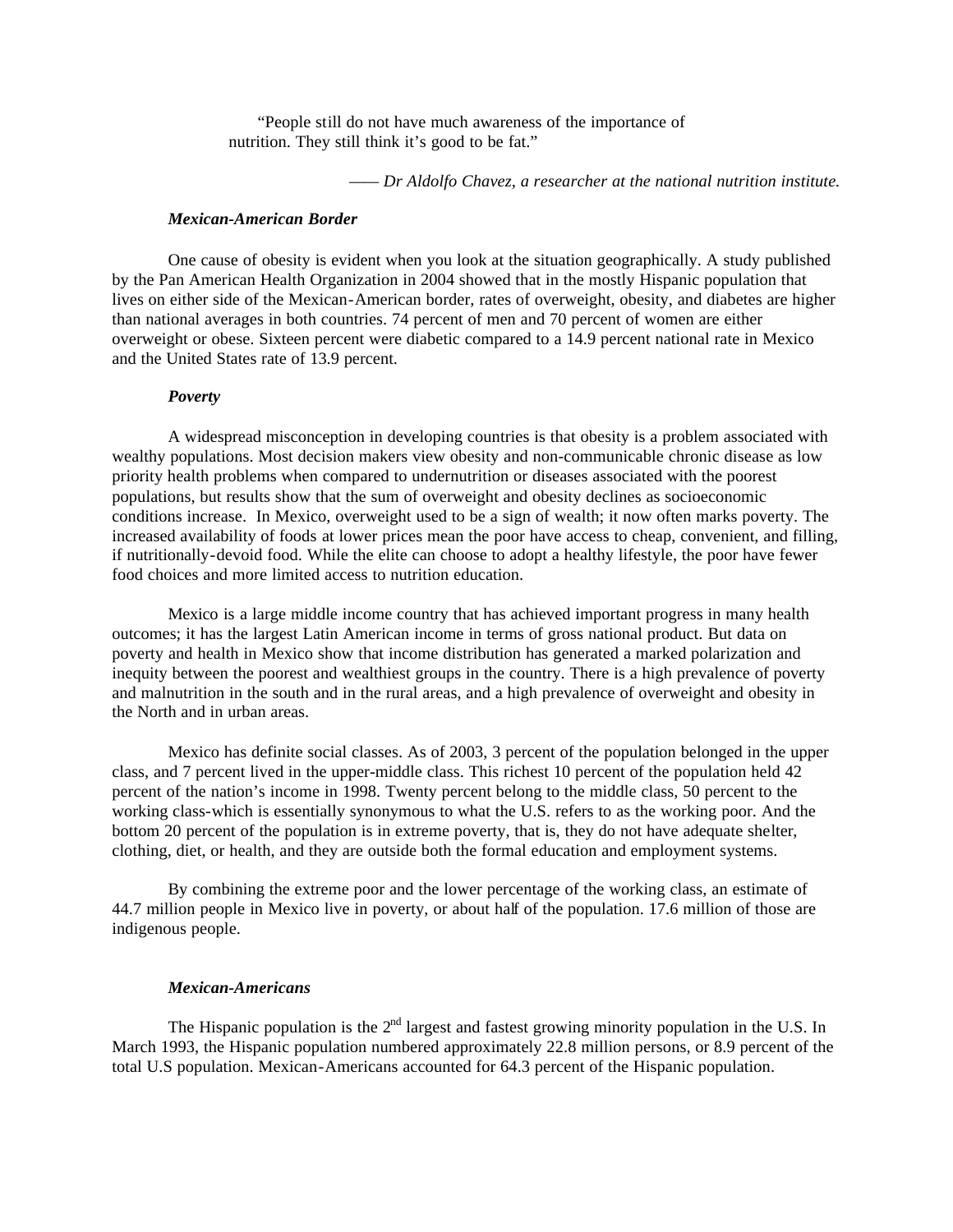A study comparing diets of Mexican-, Cuban-, and Puerto Rican- Americans was completed in 1995 with findings from the Hispanic HANES Health and Nutrition Examination Survey.

Mean intakes of total fat and saturates and monounsaturated fatty acids was significantly higher for Mexican men than Puerto Rican men. Mean cholesterol intakes were significantly higher for Mexican women than Puerto Rican women. Fruit consumption among Mexican-Americans was reported to be irregular, and the consumption of dark green and yellow vegetables, frequently absent. Of the 3 groups surveyed, Mexican-Americans had the highest prevalence of overweight, high serum cholesterol, and gallbladder disease.

Acculturation is known to affect dietary behaviors; dietary changes made by Mexican-Americans after migration to the U.S. were reported to be less positive and more negative. A 2004 study by the International Life Sciences Institute found that 70 percent of Mexican-Americans are overweight or obese. Relative to other ethnic groups in the United States, Mexican-Americans have the highest prevalence of overweight and the second highest prevalence of obesity. Given these statistics in Mexican-Americans, it is possible that prevalences will continue to increase in Mexico and other Latin American countries unless public health programs are implemented soon.

#### **Solutions**

#### *Dealing with Undernutrition: PROGRESA*

PROGRESA one of the major programs of the Mexican government, is working in conjunction with other programs in Mexico to develop the human capital of poor households. In August of 1997 PROGRESA began an effort to break the entangling web of poverty where malnutrition, morbidity, high infant mortality rates, high fertility, high school dropout rates, and unhealthy living conditions prevail.

PROGRESA has proven to be an effective program that is serving as a model and beginning to take hold across Latin America. By the end of 1999, it reached approximately 2.6 million families, about 40 percent of all rural families and one-ninth of all families in Mexico. Its budget was approximately \$777 million, equivalent to .2 percent of Mexico's GDP. It operated in 50,000 localities, 2,000 municipalities, and 31 states.

PROGRESA'S goals are: 1.) to substantially improve the conditions of education, health, and nutrition of poor families, particularly children and their mothers 2.) to make it so educational achievement is not affected by poor health or malnutrition, or work that makes school attendance difficult and 3.) to ensure the means and resources, and encourage the responsibility and participation of parents and family members in improving the health and education of their children.

It is made of 3 components:

- Educational grants to facilitate educational aspirations, and improve the quality of education in the schools.
- Basic health care for all family members, and reorientating individuals and health services toward taking preventative actions toward health care and nutrition.
- Monetary transfers and nutritional supplements to improve the food consumption and nutritional state of poor families, particularly the women and children who are generally perceived to suffer most from nutritional deficiencies.

PROGRESA seems to be a good, effective program for Mexico, but problems still exist. When questioned, 1/3 of doctors working with PROGRESA families complained about the unavailability of medicines and the scarcity of supplies and equipment. They mentioned difficulties with men's reluctance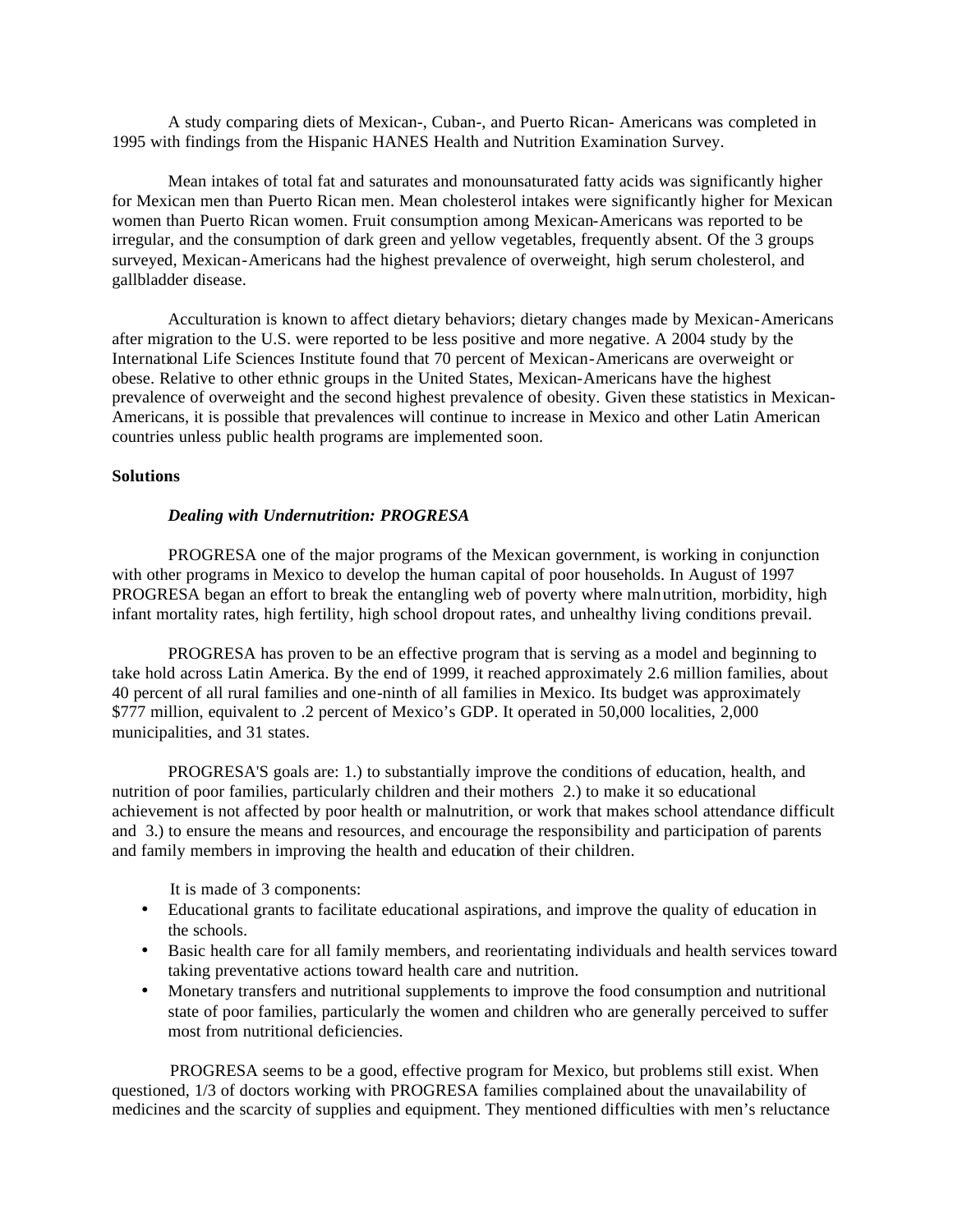to participate, mainly because of the attempts to inform them on the effects of domestic violence and alcoholism. Women had trouble discussing family planning and the preventative Pap smear to detect cervical cancer with male doctors. The main problem, however, was patient nonattendance at scheduled doctor visits. The doctors also believed there was a problem in the selection of beneficiaries, and that this primary healthcare package should be received by the entire population.

## *Dealing with Overnutrition*

The problem of undernutrition seems to be slowly declining and attention is now being placed on the problems of overnutrition.

School menus are being changed to become more nutritious, and a city pilot program is introducing aerobic exercises into preschools and elementary schools. The government is preparing its first set of dietary guidelines, "The Plate of Good Eating."

These are small starts but many more efforts must be made. The first step is that the country must realize that it is in the grip of an epidemic. Mexico can then look at successes made by other countries in reducing malnutrition and modify them into a strategy based on the current situation of the food industry, food market, and of Mexican dietary patterns.

Examples include:

- A 1999 analysis of malnutrition in 63 nations showed that improvements in women's education, access to healthcare, and living environment were responsible for 75 percent of the reductions in underweight children. Since women, for the most part, have control over what is consumed in the household, boosting their status and improving their education could have the same results in reducing overweight in Mexican children.
- The WHO program to iodize salt in 47 countries between 1994 and 1997 cut the prevalence of iodine deficiency from 29 percent to 13 percent. Improving nutritional values in other foods could reduce other nutrient deficiencies.
- Cuba and the Indian state of Kerala have successfully reduced malnutrition by targeting the nutritionally vulnerable population. They both also provide broad health care.

### *Needed Research*

There needs to be more research into the nutrition transition, studying how diets are changing among households and individuals in developing countries. The belief that obesity is a problem afflicting only affluent countries and households has held back research in poorer countries. This means that policymakers don't have the detailed local information they need to evaluate the threat of increasing obesity and related chronic diseases, and to work on reversing these trends.

Research should also be done on differences in consumption and food choice among regions and socioeconomic classes. Nutritionists and dieticians could then use that information to customize nutritional counseling, program planning, and nutrition education.

## *Agricultural Technologies*

There are many ways to ameliorate the situation by changing the people's behavior, but behavior change alone will not help the poorer population. If money is spent on nutritional education, then healthy food must be accessible--no matter what the income level.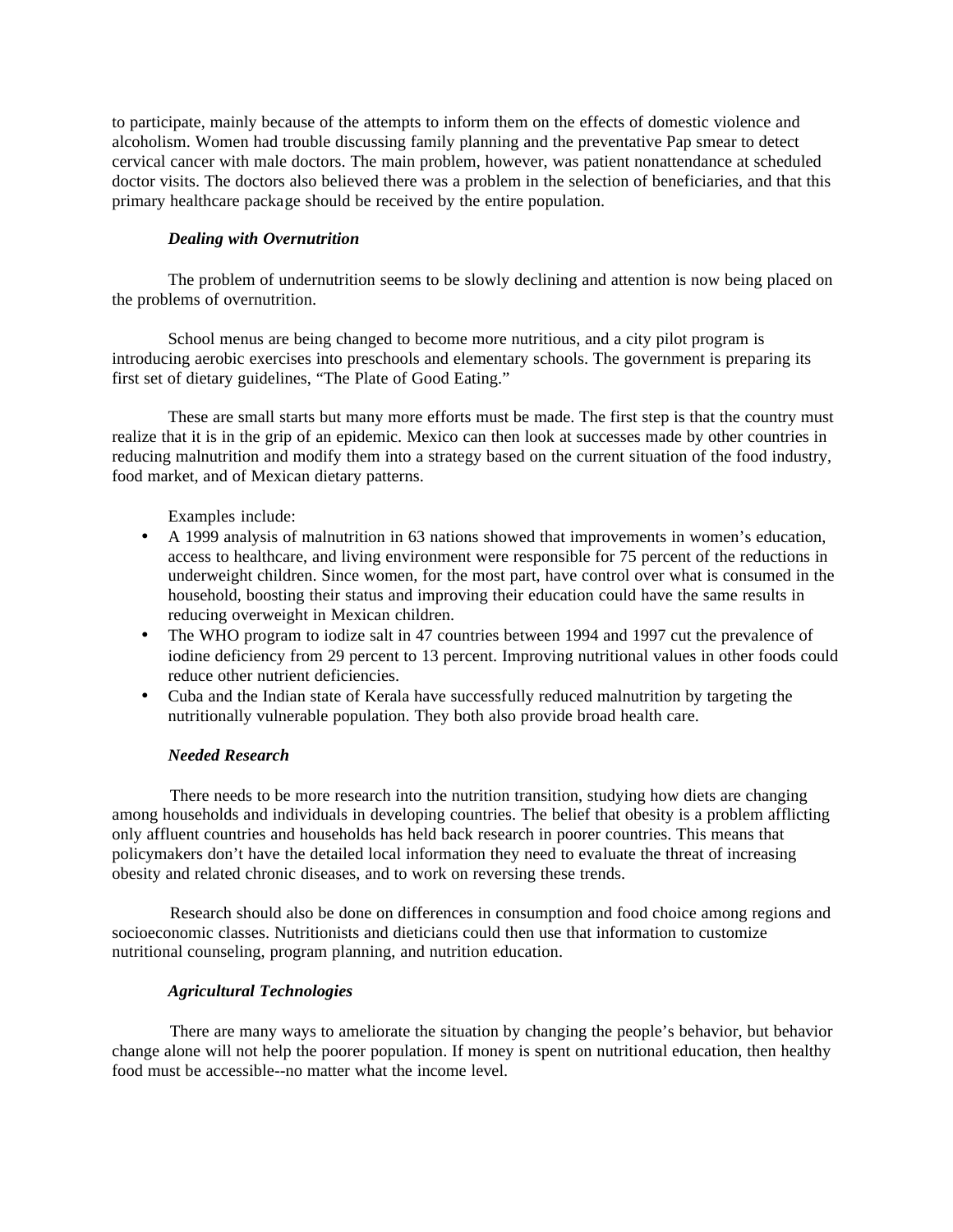One way to encourage the population to consume healthier food would be a nutrition tax. Fatty and sugary foods low in nutrients and high in calories could be taxed at a higher rate than fruits and vegetables, which might escape taxation entirely.

Another approach is one that has been used successfully for years all around the globe. Bioengineering a population's traditional food crops so they offer better nutrition. As of yet, not much is being done to increase the nutritional content of Mexican crops.

The International Maize and Wheat Improvement Center (CIMMYT) is working with partners in Mexico to promote a type of maize that, through a natural mutation, has double the levels of normal maize of lysine and tryptophan, two key amino acids involved in protein synthesis. This quality protein maize, QPM, makes 7.5 percent (as opposed to the normal, 5 percent) of maize's protein bio-available. This maize could greatly improve the nutrition of poor farmers whose diets are based on maize. It has also been proven to accelerate the growth and productivity of pigs and poultry when used as an ingredient in animal feeds.

A global initiative known as HarvestPlus is also working to increase the nutritional value of staple food crops. They are working specifically to increase the zinc and iron content in wheat and iron and vitamin A in maize.

These are good programs, but there are many more technologies that could be used. Mexico has many internal agricultural problems resulting from poor policies and a general lack of concern, or even scorn, on the part of urban dwellers and politicians toward the Mexican countryside and its inhabitants.

### **Conclusion**

I believe that the problem in Mexico is getting worse not because it is impossible to amend, but because people don't realize what is happening, or don't care. While labs are working on modifying foods to be more nutritious, major work has to be done to integrate the country's population. Those in power need to acknowledge the entire population as part of the same nation if they want either of their health conditions to improve.

The whole population needs to be educated about nutrition, but first, the country needs to make sure that everyone *can* get educated. Many of the extremely poor are illiterate, most of them speaking only their indigenous language. Less money needs to be spent on quick fixes to overweight such as gimmicky diets and liposuction, and more needs to be spent on nutritional education. The cost of education to prevent obesity would be many times repaid by the reduction of healthcare costs for treating diabetes and NCCDs. In the absence of a substantial and committed governmental nutrition education effort, most people will derive their nutrition practice from food company advertising, which attempts to sell products no matter what the nutritional content.

Something also needs to be done about the country's great disparity in income. If income is distributed evenly, everyone would have the same opportunity to better their nutrition. Programs like PROGRESA are making great advances, but the unequal income distribution needs to be lessened for it to fully succeed.

Research should be done to better understand what nutrients are lacking in the Mexican diet and why. Efforts then can be made to make food more nutritious and to cut down on the consumption of nutritionally devoid foods, particularly soda. An effort to reduce the consumption of soda could greatly cut healthcare costs for treating diabetes.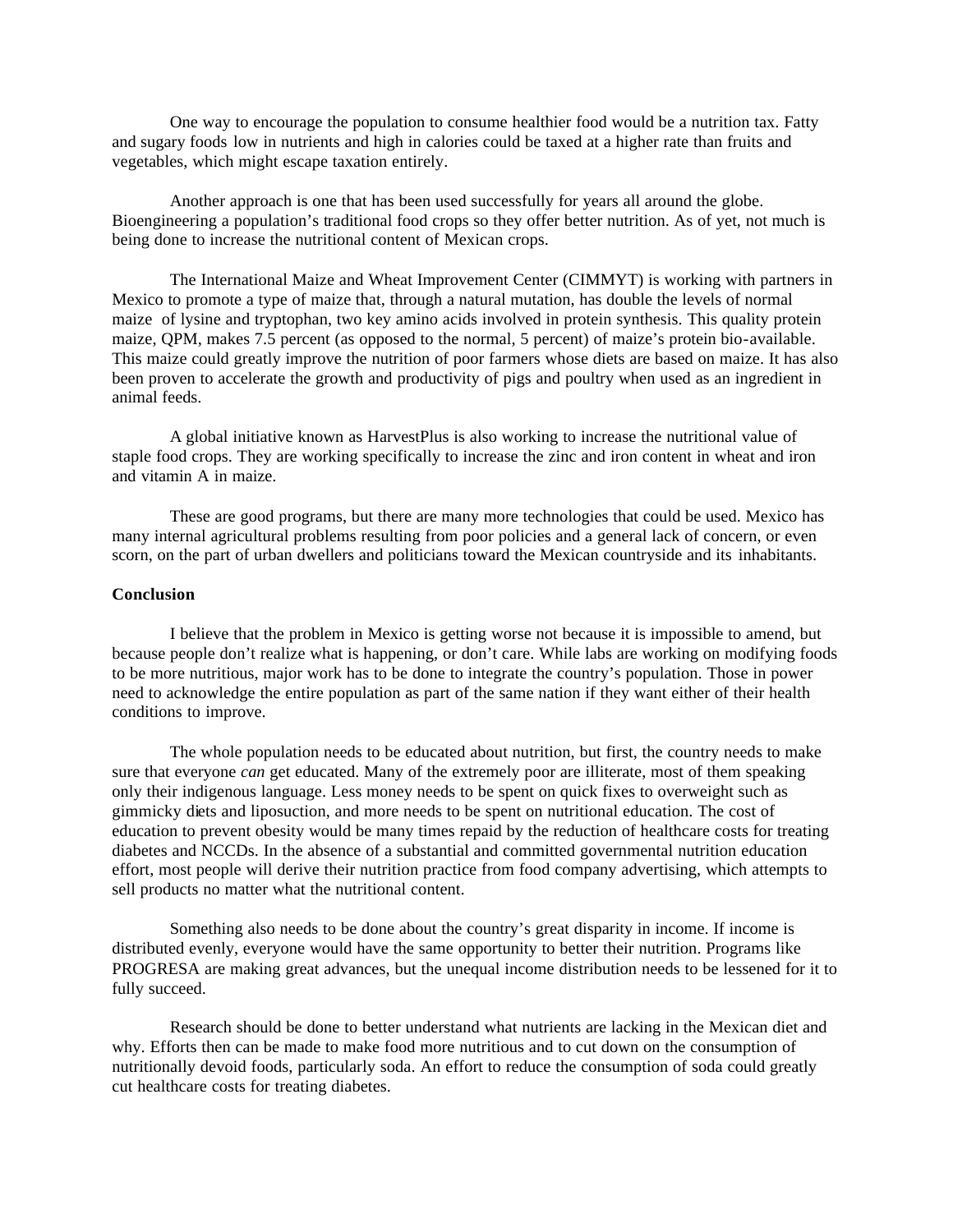Not all of the research and educational burden should fall on Mexico itself. Obesity is a problem in developed and developing countries; therefore, it is a suitable field for international cooperation. Then, local efforts could undertake an integrated approach that would incorporate national food, agriculture, industrial, and healthcare policies, as well as family civic institutions, and the Mexican lifestyle.

Mexico is in the grip of an epidemic, but it is not irreversible. If steps are taken now, the problem can be successfully combated. Enough healthy food is grown for the entire population. It is a matter of nutritional awareness; food and lifestyle preferences, and the ability of the population as a whole to afford good choices.

### **Bibliography**

- "Chronic Hunger and Obesity Epidemic Eroding Global Progress." World Watch Institute. 4 Mar. 2000 : 5 Jun. 2005 http://www.worldwatch.org
- "FAO's Priorities: First Hunger, Then Obesity." Food and Agriculture Organization. 5 Jun. 2005 http://www.fao.org
- "Nutrition Country Profiles: Mexico." Food and Agriculture Organization. 23 Jun. 2005 http://www.fao.org
- "Nutritional Status and Vulnerability: The Spectrum of Malnutrition." The State of Food Insecurity in the World. 2nd edition. (2000): 23 Jun. 2005 http://www.fao.org
- "The Nutrition Transition and Obesity." Food and Agriculture Organization. 1 Aug. 2005 http://www.fao.org
- "Obesity and Overweight." WHO World Health Organization. 5 Jun. 2005 http://www.who.int
- "Poverty in Latin America." NAFTA Inter-American Trade Monitor. Vol. 1 no. 13, 26 Jun. 1998: 5 Jun. 2005.
- "Sins of the Fleshy." The Economist. Print Edition. 16 Dec. 2004: 1 Aug. 2005 http://www.hacer.org
- "Targeted Interventions to Reduce and Prevent Poverty." International Food Policy Research Institute. http://www.ifpri.org/
- Barclay, Eliza. "Diabetes a Looming Crisis in Mexico." Science Daily. 2 Jun. 2005. United Press International. 8 Jul. 2005 http://www.sciencedaily.com
- Behrman, Jere R., and Todd, Petra E. "A Report on the Sample Sizes used for the evaluation of the Education, Health, and Nutrition Program (PROGRESA) of Mexico." Washington, D.C. 25 Jan. 1999: 8 Jul 2005.
- Burslem, Chris. "Obesity in Developing Countries: People are Overweight But Still Not Well Nourished." World Hunger Notes. 11 Nov. 2004. International Food Policy Research Institute. 5 Jun. 2005 http://www.worldhunger.org